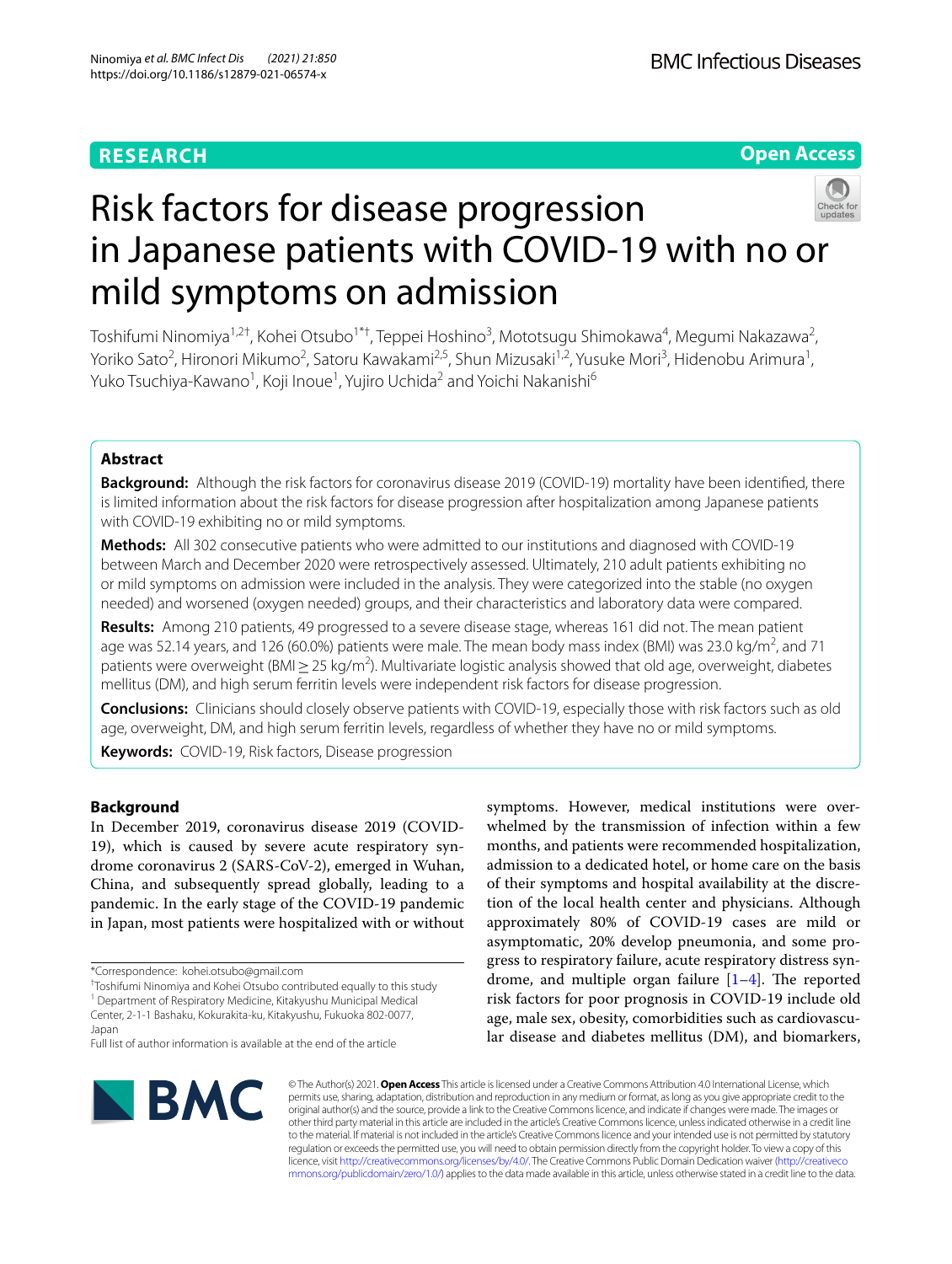including C-reactive protein (CRP) level, lactate dehydrogenase (LDH) level, interleukin (IL)-6 level, ferritin level, D-dimer level, and neutrophil-to-lymphocyte ratio (NLR) [[5–](#page-4-2)[10\]](#page-4-3). However, little is known about the risk factors for developing severe disease after hospitalization among Japanese patients with COVID-19 exhibiting no or mild symptoms. Since March 2020, our two institutions of the Kitakyushu City Hospital Organization have accepted the largest number of patients with COVID-19 in Kitakyushu City. At our institution, patients without any symptoms or those with mild symptoms were only monitored or administered symptomatic treatment, such as antipyretics and antitussives, whereas oxygen supplementation was administered to patients who presented with low oxygen saturation on pulse oximetry (SpO<sub>2</sub> ≤ 93% at rest). We have encountered some patients who developed respiratory failure and required oxygen administration or mechanical ventilation after hospitalization despite exhibiting no or mild symptoms on admission. Thus, this study aimed to retrospectively evaluate the risk factors for disease progression in patients with COVID‐19 presenting with no or mild symptoms on admission.

## **Methods**

## **Study design and participants**

This multicenter, retrospective study was performed at Kitakyushu Municipal Medical Center and Kitakyushu City Yahata Hospital in Fukuoka, Japan. All 302 consecutive patients who were admitted to our institutions and diagnosed with COVID-19 between March 23, 2020, and December 31, 2020, were retrospectively assessed. Patients diagnosed with COVID-19 using polymerase chain reaction or antigen testing of nasopharyngeal swabs or sputum for SARS-CoV-2 and either did not exhibit any symptoms or had mild symptoms on admission were enrolled in this study. Pediatric patients (<15 years old) and patients for whom data on specifed physical characteristics (height, weight, and comorbidities) and laboratory tests (complete blood count, CRP, LDH, ferritin, and D-dimer) were unavailable were excluded. The follow-up period ended on the day when patients recovered and were discharged, were transferred to an advanced medical institution to receive intensive care, or died.

## **Clinical analysis**

The following details were collected from the patient's medical records: age (per 10 years), sex, body mass index (BMI), comorbidities (asthma, hypertension, cardiovascular disease, DM, and interstitial lung disease), respiratory status, laboratory data (white blood cell count, neutrophil count, lymphocyte count, hemoglobin, CRP level, LDH level, ferritin level, and D-dimer level at admission), history of remdesivir and systemic corticosteroid usage before oxygen supplementation, and outcomes. All methods were performed in accordance with the relevant guidelines and regulations.

## **Defnition of disease status**

We classifed the patients into the following two groups according to their respiratory status during the disease course: (1) worsened group, which comprised patients who needed oxygen administration because of pneumonia and low oxygen saturation on pulse oximetry  $(SpO<sub>2</sub>≤93%$  at rest) and (2) stable group, which comprised patients with no or mild symptoms who did not need oxygen administration.

## **Statistical analysis**

The clinical characteristics of the patients were summarized using descriptive statistics and were compared using Fisher's exact test for categorical data and Student's *t*-test for continuous data. The risk factors for disease progression were evaluated using a logistic regression model. Multivariate logistic regression was performed using the backward elimination method. A P-value of<0.05 was considered statistically signifcant. Complete case analysis was adopted for all statistical analysis, and JMP Pro version 15 software for conducting statistical analysis (SAS Institute, Cary, NC, USA).

## **Results**

### **Patient characteristics and clinical course**

We excluded 14 pediatric patients, 47 patients who already required oxygen supplementation on admission, and 31 patients with incomplete data on specifed physical characteristics and laboratory tests. Ultimately, 210 of the 302 patients were included in the analysis (Fig. [1\)](#page-2-0). During hospitalization, 49 patients required oxygen supplementation (worsened group), whereas 161 patients remained stable until discharge (stable group). Among the 49 patients who exhibited disease progression, 4 died, but the remaining 45 recovered. The clinical characteristics of the patients on admission are shown in Table [1.](#page-2-1) The mean age of the patients was 52.14 years  $(15–98 \text{ years})$ , and 126  $(60.0\%)$  of them were male. The mean BMI was  $23.0 \text{ kg/m}^2$ , and 71 patients were overweight (BMI $\geq$ 25.0 kg/m<sup>2</sup>). The major comorbidities were hypertension (24.8%), asthma (12.4%), DM (11.0%), and cardiovascular disease (11.0%). None of the patients were administered remdesivir or systemic corticosteroids prior to oxygen supplementation.

#### **Risk factors for disease progression**

Table [2](#page-3-0) summarizes the univariate and multivariate analyses results of the risk factors for disease progression. In univariate analysis, old age, male sex, BMI≥25 kg/ m2 , hypertension, cardiovascular disease, DM, CRP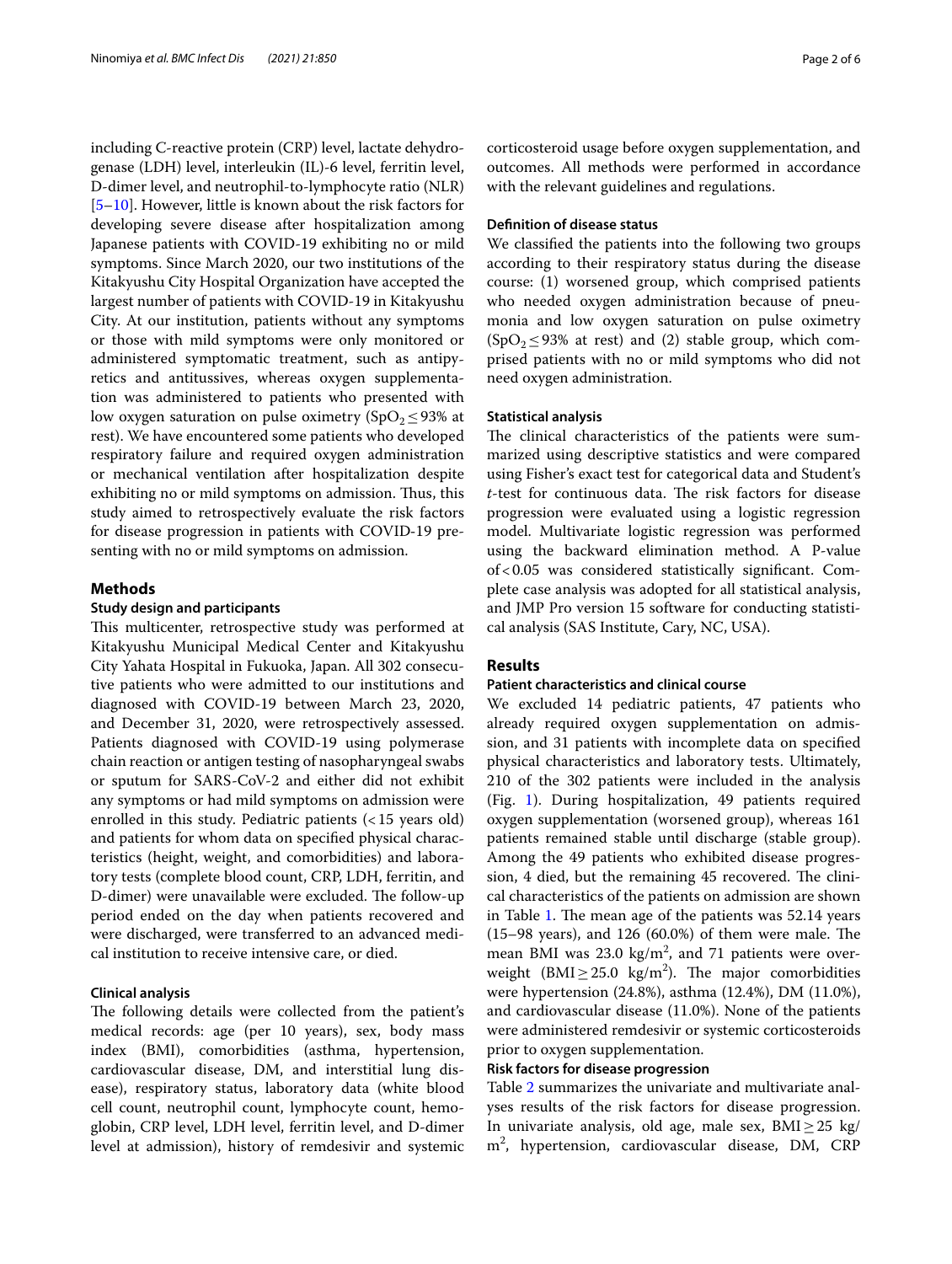

<span id="page-2-0"></span>level, LDH level, creatinine level, and ferritin level were signifcantly associated with disease progression. In multivariate analysis, old age (odds ratio [OR] 1.538; 95% confidence interval [CI] 1.219-1.949; P<0.001), overweight (OR 3.260; 95% CI 1.463–7.265; P=0.0038), DM (OR 2.851; 95% CI 1.056–7.698; P = 0.039), and high serum ferritin levels (OR 1.002; 95% CI 1.001–1.004; P<0.001) were found to be independent risk factors for disease progression.

## **Discussion**

The risk factors for COVID-19 mortality have been extensively reported worldwide. Although reports on such risk factors in Japanese patients are limited, a nationwide COVID-19 inpatient registry, COVID-19 Registry Japan (COVIREGI-JP), was created in March 2020. Matsunaga et al. identifed the clinical epidemiological characteristics of hospitalized patients with COVID-19 registered in COVIREGI-JP and reported that the mortality rate of these patients was 7.5%, which was lower than that in other countries  $(\sim 15-25%)$  [[4,](#page-4-1) [11](#page-5-0), [12\]](#page-5-1). However, some Japanese patients with COVID-19 developed respiratory failure and required oxygen administration or mechanical ventilation despite having no or mild symptoms on admission. Hence, this study investigated the clinical characteristics of patients with COVID-19 with no or mild symptoms on admission. The results revealed that old age, overweight, DM, and high serum ferritin level

<span id="page-2-1"></span>**Table 1** Clinical characteristics of patients with COVID-19 on admission

| <b>Characteristics</b>      | Total ( $n = 210$ ) | Worsened ( $n = 49$ ) | Stable ( $n = 161$ ) | P value |
|-----------------------------|---------------------|-----------------------|----------------------|---------|
| Age, years                  | $52.14 \pm 20.14$   | $63.47 \pm 13.39$     | 48.69 ± 20.58        | < 0.001 |
| Sex, n (%)                  |                     |                       |                      | 0.013   |
| Male                        | 126(60.0)           | 37 (75.5)             | 89 (55.3)            |         |
| Female                      | 84 (40.0)           | 12(24.5)              | 72 (44.7)            |         |
| BMI, n (%)                  |                     |                       |                      | < 0.001 |
| $<$ 25 kg/m <sup>2</sup>    | 139 (66.2)          | 20(40.8)              | 119 (73.9)           |         |
| $\geq$ 25 kg/m <sup>2</sup> | 71 (33.8)           | 29 (59.2)             | 42(26.1)             |         |
| Comorbidities, n (%)        |                     |                       |                      |         |
| Hypertension                | 52 (24.8)           | 25(51.0)              | 27(16.8)             | < 0.001 |
| Asthma                      | 26(12.4)            | 6(12.2)               | 20(12.4)             | > 0.99  |
| Diabetes mellitus           | 23(11.0)            | 11(22.5)              | 12(7.5)              | 0.0071  |
| Cardiovascular disease      | 23(11.0)            | 10(20.4)              | 13(8.1)              | 0.033   |
| Interstitial lung disease   | 5(2.4)              | 0(0.0)                | 5(3.1)               | 0.59    |
| Laboratory data             |                     |                       |                      |         |
| WBC, 10 <sup>9</sup> /L     | $5.19 \pm 2.07$     | $5.33 \pm 2.36$       | $5.15 \pm 1.94$      | 0.58    |
| <b>NLR</b>                  | $4.21 \pm 8.26$     | $4.45 \pm 4.18$       | $4.32 \pm 5.35$      | 0.21    |
| Hemoglobin, g/dL            | $14.07 \pm 6.22$    | $13.88 \pm 1.93$      | $14.13 \pm 1.70$     | 0.37    |
| CRP, mg/dL                  | $1.78 \pm 7.41$     | $3.55 \pm 3.89$       | $1.24 \pm 2.30$      | < 0.001 |
| LDH, U/L                    | $206.19 \pm 68.81$  | $245.35 \pm 3.89$     | 194.27 ± 62.54       | < 0.001 |
| Ferritin, ng/mL             | $282.74 \pm 303.02$ | $507.24 \pm 437.22$   | $214.41 \pm 204.81$  | < 0.001 |
| D-dimer, µg/mL              | $1.31 \pm 7.87$     | $1.43 \pm 2.98$       | $1.28 \pm 4.14$      | 0.81    |

Categorical data are presented as numbers (percentages) and were analyzed using Fisher's exact test. Continuous data are presented as mean±standard deviation and were analyzed using Student's *t*-test. P<0.05 was considered statistically signifcant

*BMI* body mass index, *WBC* white blood cell, *NLR* neutrophil-to-lymphocyte ratio, *CRP* C-reactive protein, *LDH* lactate dehydrogenase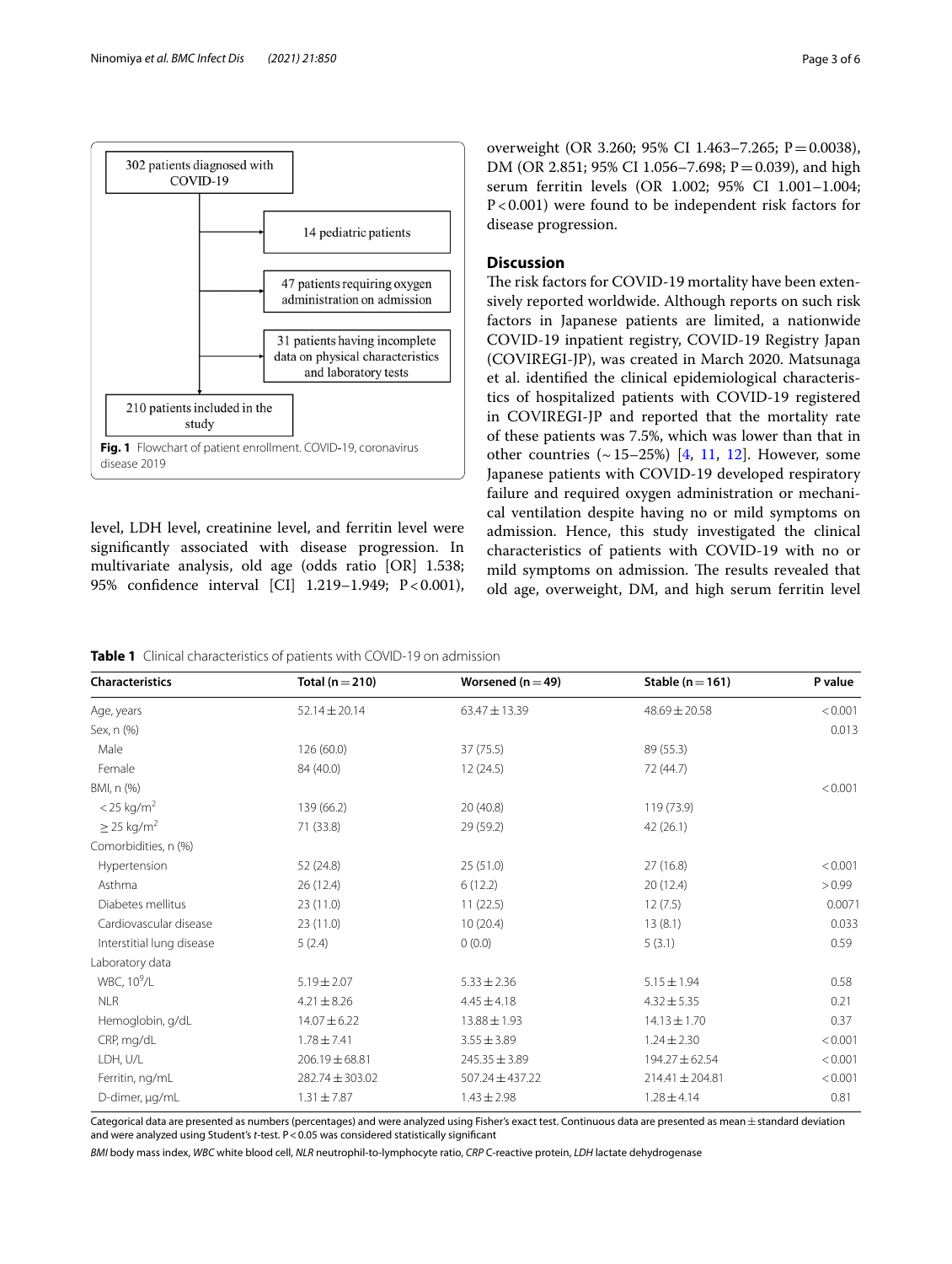| <b>Factor</b>              | <b>Univariate</b>      |         | <b>Multivariate</b>    |         |
|----------------------------|------------------------|---------|------------------------|---------|
|                            | OR (95% CI)            | P value | OR (95% CI)            | P value |
| Age (per 10 years)         | 1.495 (1.243-1.808)    | < 0.001 | 1.538 (1.219-1.949)    | < 0.001 |
| Sex                        | 2.494 (1.212-5.132)    | 0.013   |                        |         |
| Overweight (BMI $\geq$ 25) | 4.108 (2.103-8.025)    | < 0.001 | 3.260 (1.463-7.265)    | 0.0038  |
| Asthma                     | $0.984(0.371 - 2.606)$ | 0.97    |                        |         |
| Hypertension               | 5.170 (2.577-10.37)    | < 0.001 |                        |         |
| Cardiovascular disease     | 2.919 (1.191-7.156)    | 0.019   |                        |         |
| <b>Diabetes</b>            | 3.594 (1.473-8.773)    | 0.0050  | 2.851 (1.056-7.698)    | 0.039   |
| <b>NLR</b>                 | 1.057 (0.970-1.153)    | 0.21    |                        |         |
| <b>CRP</b>                 | 1.272 (1.132-1.430)    | < 0.001 |                        |         |
| LDH                        | $1.010(1.005 - 1.015)$ | < 0.001 |                        |         |
| Creatinine                 | 9.551 (2.327-39.20)    | 0.0017  |                        |         |
| Ferritin                   | 1.003 (1.002-1.004)    | < 0.001 | $1.002(1.001 - 1.004)$ | < 0.001 |
| D-dimer                    | 1.009 (0.936-1.088)    | 0.81    |                        |         |

<span id="page-3-0"></span>**Table 2** Risk factors for disease progression in patients with COVID-19

Risk factors associated with disease severity were analyzed using a logistic regression model. P<0.05 was considered statistically signifcant

*OR* odds ratio, *CI* confdence interval, *BMI* body mass index, *NLR* neutrophil-to-lymphocyte ratio, *CRP* C-reactive protein, *LDH* lactate dehydrogenase

were risk factors for developing a severe form of COVID-19 after hospitalization. Although these risk factors are mentioned in a previous COVIREGI-JP cohort study, our study was novel in that it was limited to patients without any symptoms or those having mild symptoms on admission and demonstrated that these are statistically signifcant risk factors for disease progression. Asymptomatic patients with COVID-19 or those with mild symptoms are often monitored at home or in a hotel rather than being hospitalized. Therefore, the clinical implication of our study is that whether these patients have the risk factors for disease progression identifed in this study will help determine their monitoring facility (hospital, hotel, or home) at the time of diagnosis. Thereby, physicians can carefully follow-up on patients with risk factors for disease progression and provide immediate treatment on worsening of symptoms.

The OR for disease progression in patients who were overweight was 3.260, which was the highest among statistically signifcant risk factors in this study. Obesity afects the respiratory function through diferent mechanisms, such as respiratory compromise, chronic infammation, and complications. Obesity is also associated with pulmonary restriction, ventilation–perfusion mismatch, respiratory muscle fatigue, and sleep apnea syndrome; thus, patients with obesity have a background of hypoxemia and are more prone to respiratory failure [ $13$ ]. These patients also have higher expression levels of tumor necrosis factor  $α$ , IL-1, and IL-6. These proinflammatory cytokines increase the infammatory response and abnormal T cell response, causing drastic lung injury and severe pneumonia [[14\]](#page-5-3). When chronic hypoxia

stimulates the hypoxia-inducible factor, detrimental efects occur on the immune system, as well as cytokine storm, which is associated with the poor outcomes of COVID-19 [\[15](#page-5-4)]. Overweight and obesity are risk factors of severe illness in patients with COVID-19 [[16](#page-5-5)[–18](#page-5-6)]. Therefore, one factor that can explain the low COVID-19 mortality rate in Japan is that this country has a small obese population compared with Western countries. Our study also revealed that DM was a statistically signifcant risk factor for disease progression. Hyperglycemia causes immune dysfunction, including impaired neutrophil function, antioxidant system function, and humoral immunity; thus, patients with DM with COVID-19 have a high risk of disease progression [\[19](#page-5-7), [20](#page-5-8)]. Furthermore, high serum ferritin levels at admission were signifcantly associated with the disease progression of COVID-19. Because serum ferritin is an iron-storage protein that regulates cellular oxygen metabolism, it is used as a marker for iron overload disorders, including hemochromatosis and hemosiderosis, which were not identifed in patients enrolled in this study. It is also an immunomodulatory molecule with both immunosuppressive and proinfammatory functions that cause cytokine storms [\[21](#page-5-9)]. Elevated ferritin serum levels reportedly correlate with disease severity in patients with COVID-19 [[22](#page-5-10)[–24](#page-5-11)]. Therefore, patients with elevated serum ferritin levels are more likely to develop cytokine storms and subsequently, severe respiratory failure.

Recent studies have shown that high levels of D-dimer and NLR are risk factors for mortality in patients with COVID-19 [\[5](#page-4-2), [10](#page-4-3)]. However, these factors were not signifcantly diferent in our study. Considering that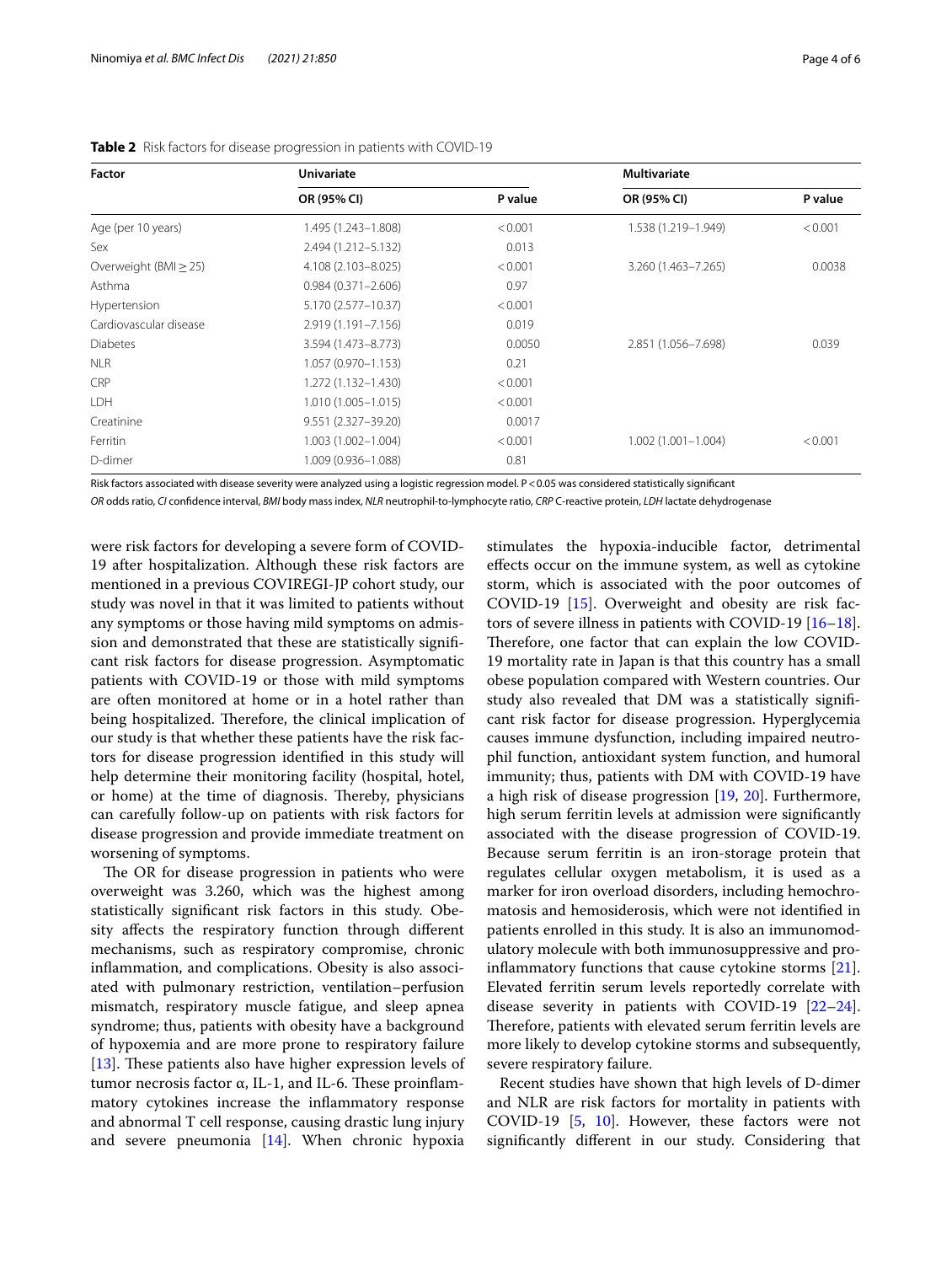these studies included patients who already had severe COVID-19 on admission, it is possible that high levels of D-dimer and NLR are the result of disease severity and are not risk factors for disease progression in patients without any symptoms or those with mild symptoms.

This study has some limitations. First, it is retrospective in nature and has a relatively small sample size. There were several cases with missing values, particularly in the early stage of the pandemic, and we excluded those cases and adopted complete case analysis. In multivariate analysis, we included all factors and applied backward elimination to maximize the statistical power. As the number of patients who experienced the defned outcomes was small and statistically underpowered, we cannot conclude that they are critical risk factors for disease progression. However, our fndings are consistent with those of previous studies from other countries, and we believe that the factors found in this study are likely to be risk factors for disease progression in Japanese patients with COVID-19. A larger-scale study is required to confrm our results. Second, the efects of treatment given after admission were not considered. Owing to the lack of information about efective treatment in the early stages of the COVID-19 pandemic, various drugs, including inhaled ciclesonide, intravenous dexamethasone, remdesivir, and unapproved investigational drugs, have been tried. Thus, a prospective controlled trial is needed to assess the efectiveness of a particular treatment.

#### **Conclusions**

To the best of our knowledge, this is the frst study in Japan to identify the risk factors for disease progression in patients with COVID-19 who exhibited no or mild symptoms on admission. Thus, clinicians should closely observe patients with COVID-19, especially those with risk factors such as old age, overweight, DM, and high serum ferritin levels, even if the patients are asymptomatic or exhibit mild symptoms.

#### **Abbreviations**

COVID-19: Coronavirus disease 2019; BMI: Body mass index; SARS-CoV-2: Severe acute respiratory syndrome coronavirus 2; DM: Diabetes mellitus; CRP: C-reactive protein; LDH: Lactate dehydrogenase; NLR: Neutrophil-tolymphocyte ratio.

#### **Acknowledgements**

Not applicable.

#### **Authors' contributions**

TN and KO were involved in study conception and design and were major contributors in writing the manuscript; YU and YN were involved in study conception and design; MS was involved in statistical evaluation of the study data; TN, KO, TH, MN, YS, HM, SK, SM, YM, HA, YT-K, KI, and YU were involved in data acquisition. All authors read and approved the fnal manuscript.

#### **Funding**

No funding was received for this study.

#### **Availability of data and materials**

The datasets used and/or analyzed during the current study are available from the corresponding author on reasonable request.

#### **Declarations**

#### **Ethics approval and consent to participate**

The Ethics Committee of Kitakyushu City Hospital Organization approved the study protocol. Given the retrospective design and the assurance of anonymity, the requirement of obtaining patient consent was waived by the Ethics Committee of Kitakyushu City Hospital Organization. Information about study participation was officially announced using posters. All patient data were anonymized prior to the analysis.

#### **Consent for publication**

Not applicable.

#### **Competing interests**

The authors declare that they have no competing interests.

#### **Author details**

<sup>1</sup> Department of Respiratory Medicine, Kitakyushu Municipal Medical Center, 2-1-1 Bashaku, Kokurakita-ku, Kitakyushu, Fukuoka 802-0077, Japan. <sup>2</sup>Department of General Internal Medicine, Kitakyushu Municipal Medical Center, 2‑1‑1 Bashaku, Kokurakita-ku, Kitakyushu, Fukuoka 802-0077, Japan. <sup>3</sup>Department of Internal Medicine, Kitakyushu City Yahata Hospital, 2‑6‑2, Ogura, Yahatahi‑ gashi-ku, Kitakyushu, Fukuoka 805-8534, Japan. <sup>4</sup>Department of Biostatistics, Yamaguchi University Graduate School of Medicine, 1‑1‑1 Minamikogushi, Ube-shi, Yamaguchi 755-8505, Japan. <sup>5</sup> Department of Respiratory Medicine, JCHO Kyushu Hospital, 1‑8‑1 Kishinoura, Yahatanishi‑ku, Kitakyushu, Fukuoka 806-8501, Japan. <sup>6</sup>Kitakyushu City Hospital Organization, 1-35 Furusenbamachi, Kokurakita‑ku, Kitakyushu 802‑0082, Japan.

#### Received: 19 May 2021 Accepted: 13 August 2021 Published online: 21 August 2021

#### **References**

- <span id="page-4-0"></span>1. Wiersinga WJ, Rhodes A, Cheng AC, Peacock SJ, Prescott HC. Pathophysiology, transmission, diagnosis, and treatment of coronavirus disease 2019 (COVID-19): a review. JAMA. 2020;324:782–93.
- 2. Wang C, Horby PW, Hayden FG, Gao GF. A novel coronavirus outbreak of global health concern. The Lancet. 2020;395:470–3.
- 3. Wu Z, McGoogan JM. Characteristics of and important lessons from the coronavirus disease 2019 (COVID-19) outbreak in China: summary of a report of 72314 cases from the Chinese center for disease control and prevention. JAMA. 2020;323:1239–42.
- <span id="page-4-1"></span>4. Huang C, Wang Y, Li X, et al. Clinical features of patients infected with 2019 novel coronavirus in Wuhan, China. The Lancet. 2020;395:497–506.
- <span id="page-4-2"></span>5. Du RH, Liang LR, Yang CQ, et al. Predictors of mortality for patients with COVID-19 pneumonia caused by SARS-CoV-2: a prospective cohort study. Eur Respir J. 2020;55:2000524.
- 6. Williamson EJ, Walker AJ, Bhaskaran K, et al. Factors associated with COVID-19-related death using OpenSAFELY. Nature. 2020;584:430–6.
- 7. Palaiodimos L, Kokkinidis DG, Li W, et al. Severe obesity, increasing age and male sex are independently associated with worse in-hospital outcomes, and higher in-hospital mortality, in a cohort of patients with COVID-19 in the Bronx, New York. Metabolism. 2020;108:154262.
- 8. Ayanian S, Reyes J, Lynn L, Teufel K. The association between biomarkers and clinical outcomes in novel coronavirus pneumonia in a US cohort. Biomark Med. 2020;14:1091–7.
- 9. Tian W, Jiang W, Yao J, et al. Predictors of mortality in hospitalized COVID-19 patients: a systematic review and meta-analysis. J Med Virol. 2020;92:1875–83.
- <span id="page-4-3"></span>10. Liu Y, Du X, Chen J, et al. Neutrophil-to-lymphocyte ratio as an independent risk factor for mortality in hospitalized patients with COVID-19. J Infect. 2020;81:e6–12.